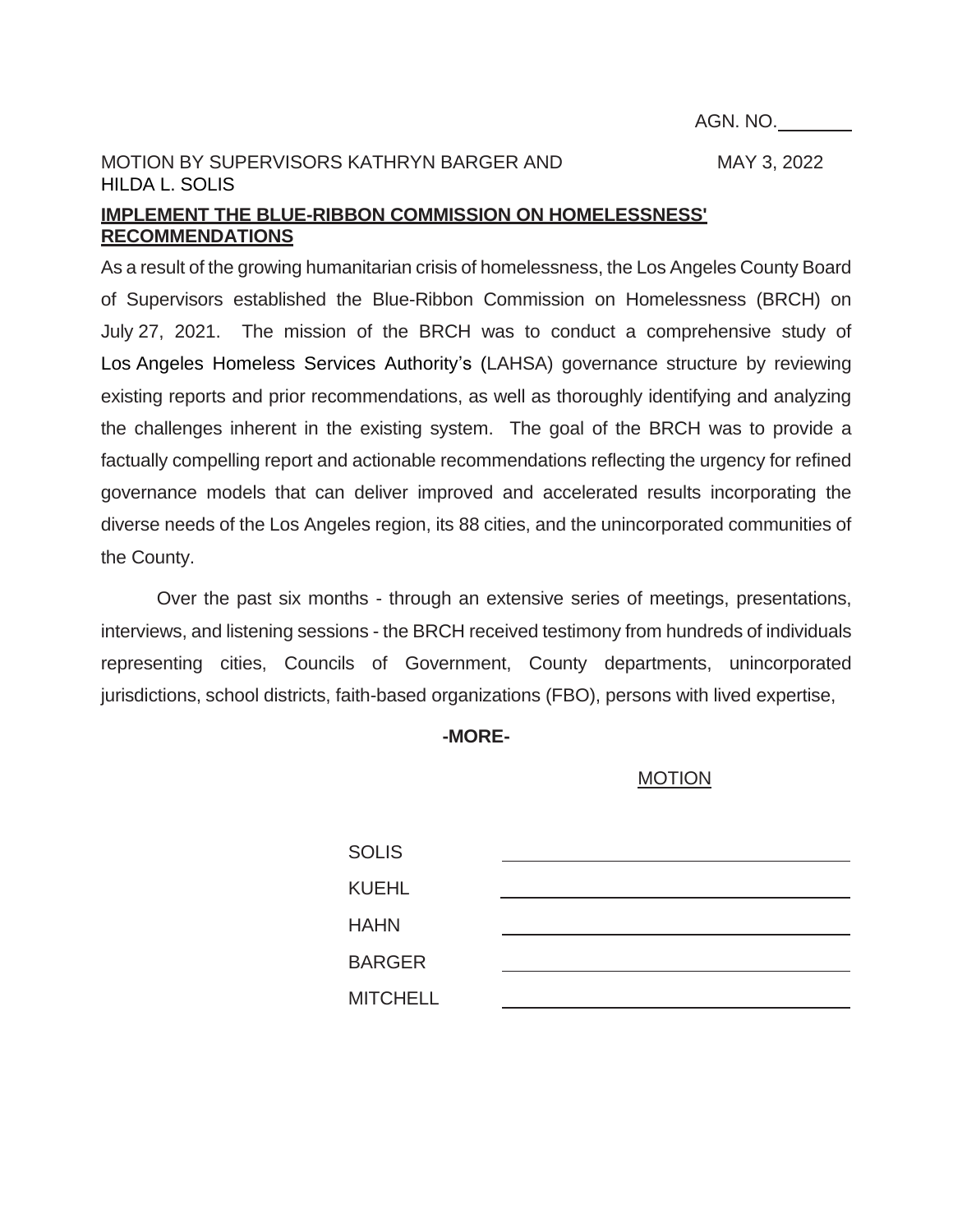Page 2 May 3, 2022

service providers, subject matter experts, homeless service systems leaders from around the nation, and authors of prior governance reports reviewing the current system's strengths and weaknesses. The BRCH took great care to ensure that the underrepresented voices of the Black, Latinx, LGBTQI+, foster youth, and senior communities were heard.

In turn, the BRCH developed a framework for a transparent, inclusive, and accountable governance system that has measurable outcomes and can execute its functions and duties effectively. Based on the clear and urgent need for systems change, following months of deliberation and discussion, the BRCH unanimously approved the following seven (7) recommendations:

## **1. Establish a County Entity and Identify a Leader**

The BRCH recommends the creation of a County entity and for the County to identify a leader that can unify the work product of various departments and agencies thus eliminating existing silos to create a more transparent and effective response to homelessness that fully incorporates mainstream systems. As envisioned, the entity could lead on homelessness with a focus on prevention; rehousing; housing acquisition; accountability for timely contracting and payments; access to health care, including mental health and substance-use disorder treatment; and access to urgent services (e.g., 24/7 outreach and housing services, including on weekends, from a single-point-of-contact phone number) in a sustainable way. This entity does not need to be large, nor should it result in a new, lumbering bureaucracy.

The County entity should also convene work groups where the entity charged with ending homelessness convenes stakeholders to develop goals, policy, and implementation plans across systems in the areas of Higher Levels of Care, Access to Treatment, Encampment Closures, Discharge Planning, Criminal Justice System, and Prevention & Diversion.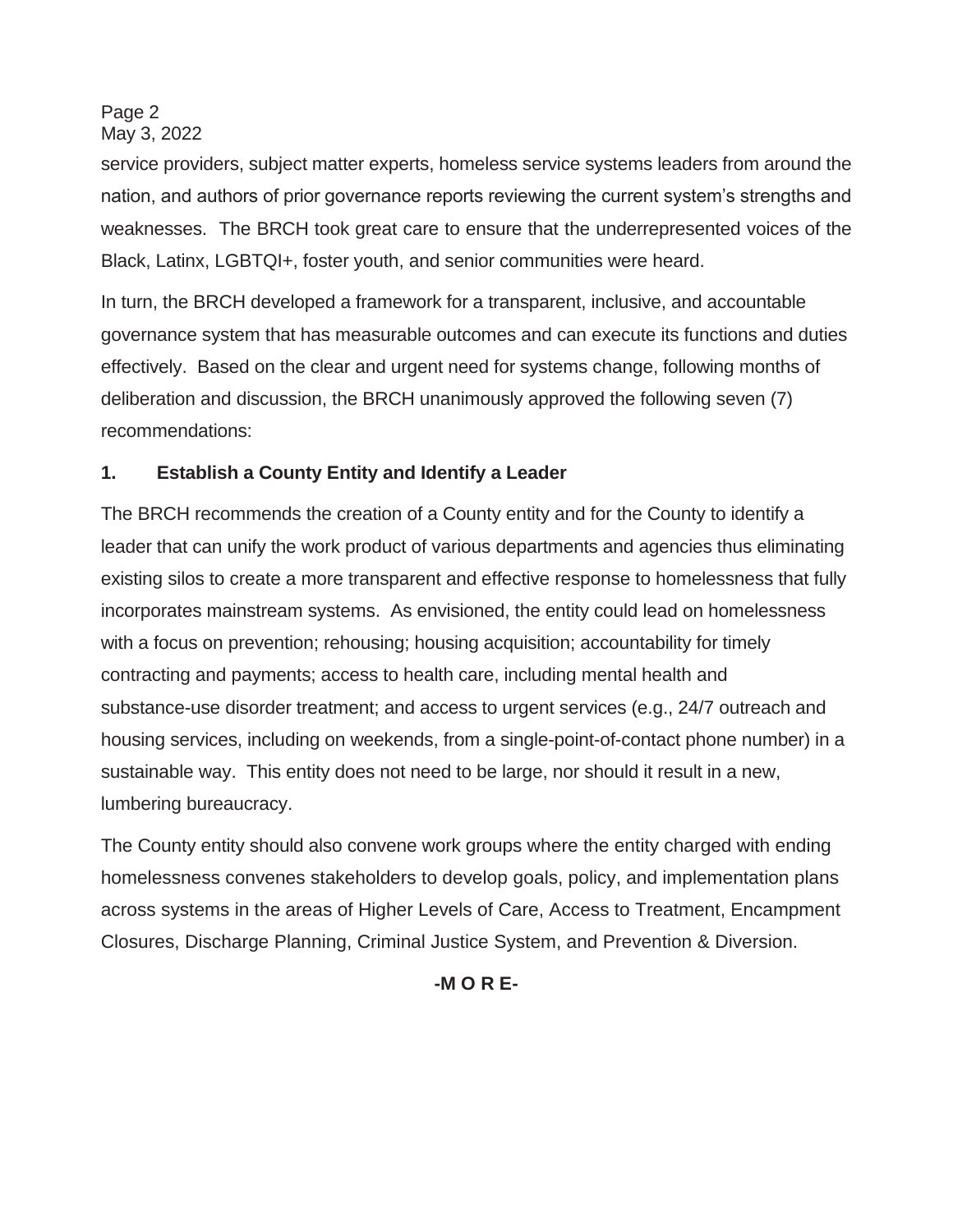Page 3 May 3, 2022

Finally, the entity would lead in the creation of regional committees, organized in a manner determined by the region, with representatives from cities and unincorporated areas, to convene on issues relating to homelessness, including but not limited to Measure H.

## **2. Measure H / Local Solutions**

The BRCH recommends the County establish multi-year local solutions fund available for jurisdictions that will commit to providing in-kind or matching contributions for the development of service programs and/or housing. Any such program should not detract from or take dollars away from the successful work done by our stakeholders, and we must ensure that diversity, equity, and inclusion remain at the forefront of any local solutions program.

## **3. Streamline LAHSA**

The BRCH recommends that the County take steps to streamline LAHSA by re-focusing the authority back to its primary role as lead of the Greater Los Angeles Continuum of Care (CoC) and by transitioning away from providing direct services. In the interim, the BRCH also recommends that LAHSA maintain the current number of seats on the LAHSA Commission, but the County take steps to change who sits in them (e.g., County department heads, those with lived expertise, Councils of Governments, or city representatives) with respect to County-appointed seats.

### **4. Continuum of Care Leadership**

The BRCH recommends that the County take steps to simplify the governance of the Greater Los Angeles Continuum of Care (CoC) by consolidating the LAHSA Commission, CoC Board, and Coordinated Entry System (CES) Policy Council into a single, cohesive decision-making entity. This may require negotiations with the City of Los Angeles to revise the LAHSA Joint Powers Agreement and CoC Charter, and any resulting board would need to comply with HUD regulations. A single board should be developed with a focus on equity and should include members from other cities, COGs, persons with lived expertise, persons with subject-matter expertise, business representatives, and FBO representation.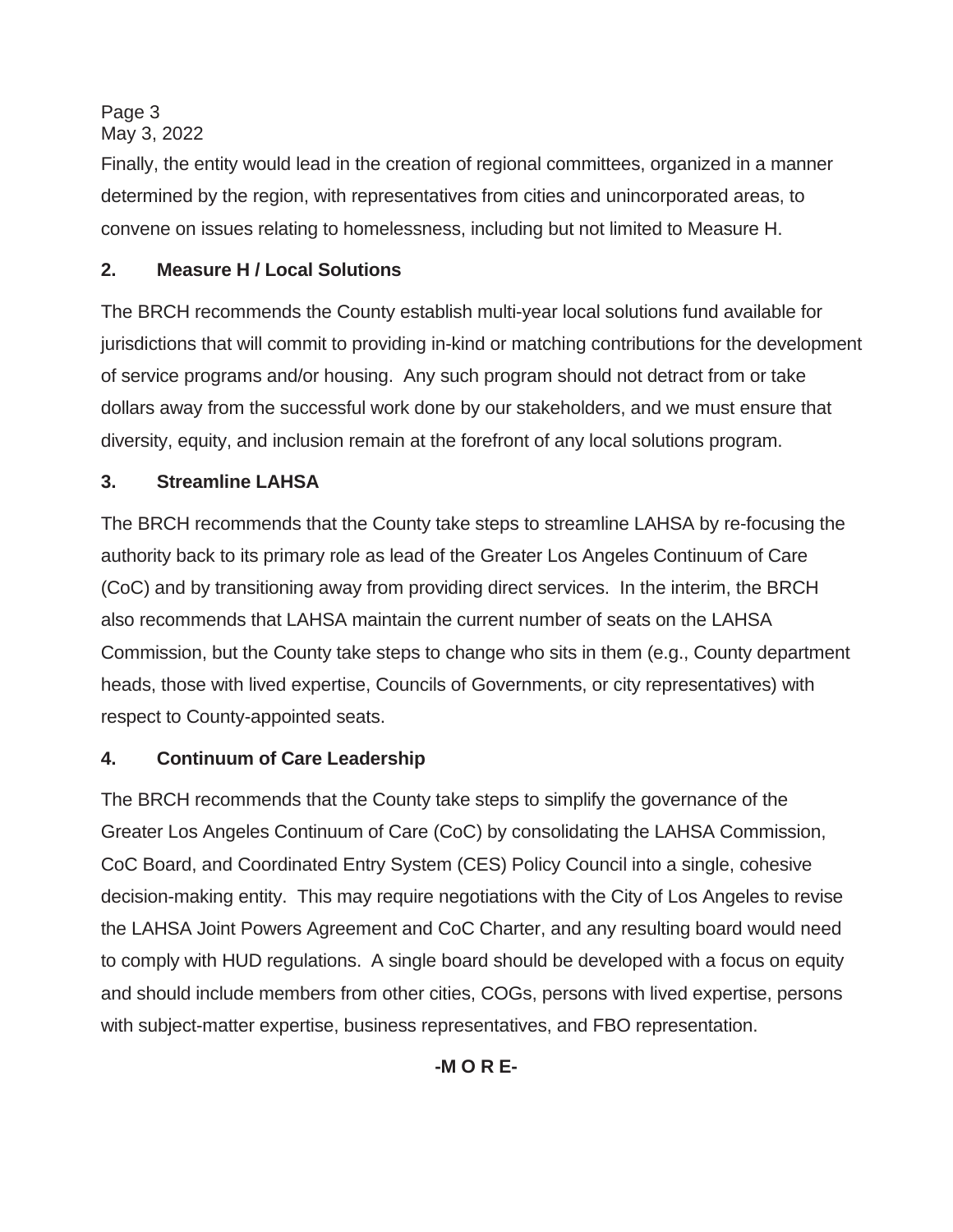Page 4 May 3, 2022

This could also include representation from transition-age youth, family, and senior communities. While consolidating these various bodies should be pursued, it should be done concurrent with, and not in place of, other reforms that can be implemented in the short term.

As an interim step, during the period prior to consolidating the LAHSA Commission, CoC Board, and CES Policy Council into a single board, the BRCH recommends that the Board direct department heads to sit on the CES Policy Council.

## **5. Improve LAHSA Operations**

The BRCH recommends that the County support efforts to improve LAHSA's operations immediately by, among other recommendations, (i) drawing clearer lines of authority between the LAHSA Commission, the Office of Executive Director, and the various other boards that sit within LAHSA or the CoC and (ii) embedding an "Ops Team" to maximize LAHSA's internal effectiveness. As to the latter recommendation, the Ops Team should focus on, but not be limited to, defining decision-making responsibilities; ensuring that LAHSA's executive team has the depth, resources, and support to operate an organization of the size and complexity of LAHSA; supporting ongoing efforts to improve contracting operations; streamlining procurement processes; improving payment systems; supporting ongoing efforts to ensure that providers are paid on time or provided with technical assistance; improving communications; and ensuring more outreach work is performed on weekends and holidays with existing or added resources.

## **6. Data and Metrics**

The BRCH recommends that the County demand data and metrics excellence from LAHSA, County departments, and cities within the County by requiring data sharing between cities, the County, and LAHSA. This includes but is not limited to providing cities access to data maintained within our region's Homeless Management Information System (HMIS) to better inform the efficiency of programs and services offered.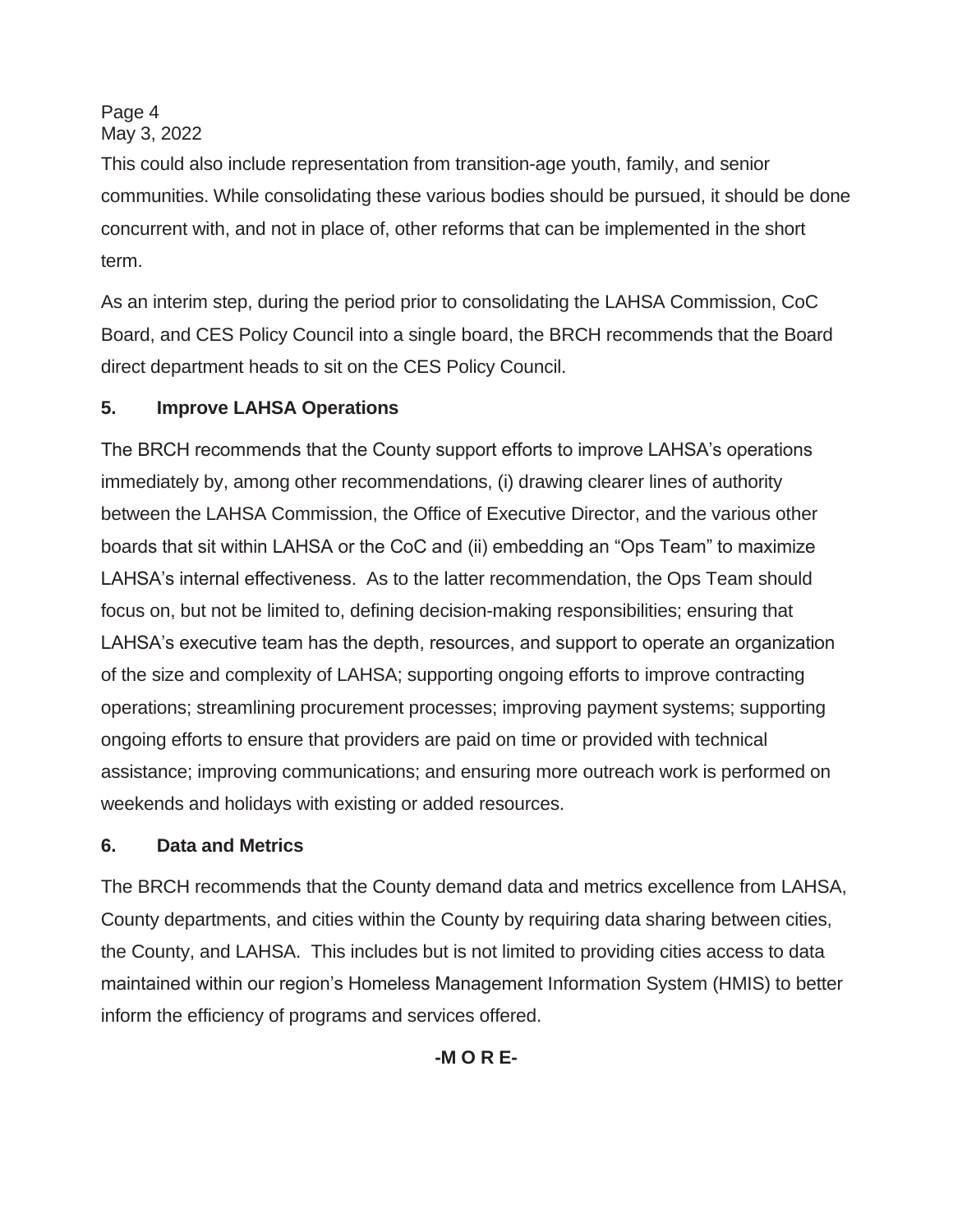Page 5 May 3, 2022

The County, led by a County entity, should take charge and ensure that there are no unnecessary barriers to information sharing across County departments and LAHSA. Relatedly, the BRCH recommends that the County define and implement metrics of success, track equity goals, and establish tools for accountability as well as develop formulas for tracking, in a more comprehensive manner, Measure H funding and other funds supporting people experiencing homelessness.

# **7. Executive Level Action Team**

The BRCH recommends that the County support efforts to establish an executive-level action team to drive urgently needed reforms, discuss issues of common interest, and facilitate data development and sharing. Our system lacks a forum for convening decision-makers and thought leaders from across the region to discuss goal setting, policy, funding, fundraising, philanthropic initiatives, operations, data, equity, and the "fair share" of resources. To date, neither the County nor City has formally expressed support for an executive-level action team, but at the same time, neither has opposed the concept. The County should lead the way on standing up a body of this nature.

The adoption of the BRCH recommendations, as specified in this Motion, is necessary for a new beginning, an approach to homelessness which -

- Embraces wholeheartedly a whatever-it-takes attitude to tackle the many issues that impact homelessness and to end homelessness.
- Turns the page on a one-size-fits-all approach, recognize there are as many ways out of homelessness as there are into homelessness and acknowledges that "the streets cannot be the waiting room for permanent housing."
- Pivots to a region-wide approach that allows for and incorporates local solutions by partnering with cities and service providers more directly because homelessness demands both a regional response and flexibility for solutions tailored to the needs of a given community.
- Allows for the various approaches identified to address homelessness to coexist in our ecosystem.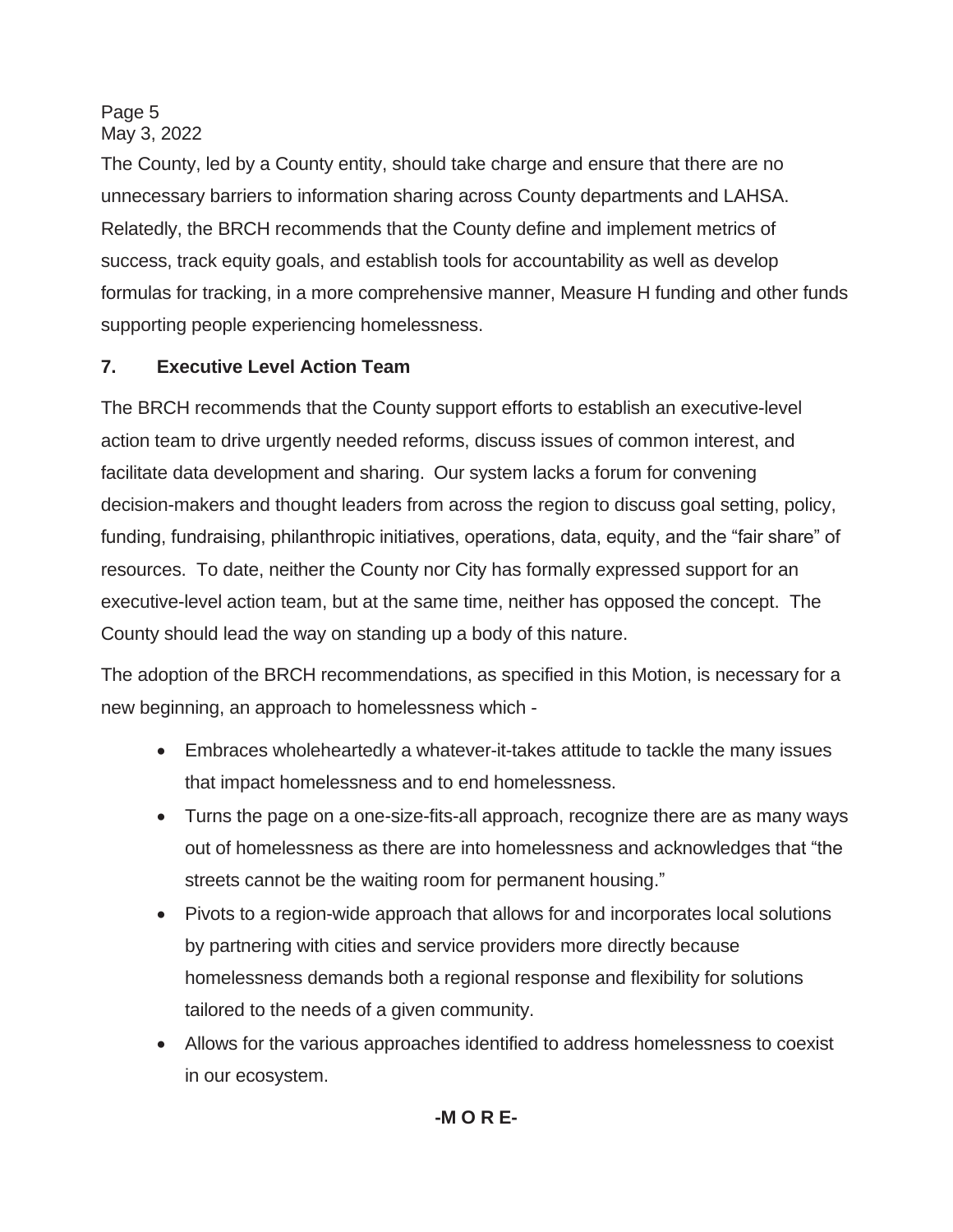Page 6 May 3, 2022

- Replaces rigid decision-making with flexibility, lumbering administrative practices and policies with nimbleness, and gridlock in governance with clarity and momentum.
- Demands that equity, diversity, and inclusion be woven into the fabric of homelessness system governance; improves data collection, analysis, and collaborative research to better understand and track issues affecting underrepresented communities; incorporates equity principles into decisionmaking; and aligns our system with the County's anti-racism policy agenda.
- Strikes a balance between dedicating funds where people experiencing homelessness reside and allowing regions to receive funding, to develop leadership infrastructure, and to innovate. We need to seed capacity.

As the economic hardships of the pandemic and global health crisis continue to challenge our region with a disproportionate impact on our most vulnerable, we continue to see an increase in the number of people experiencing homelessness. This growth cannot be ignored. The status quo is not acceptable. There is a lot of work to do.

**WE, THEREFORE, MOVE** that the Board of Supervisors take the following actions:

- 1. Adopt the seven BRCH recommendations.
- 2. Instruct the Chief Executive Officer (CEO) to maximize continuity of analysis and implementation of BRCH recommendations by working in consultation with the BRCH Executive Director and staff, as well as any subject matter experts, as necessary, until such time that the County has established the new County entity and appointed a leader of such entity or as otherwise determined by the Board.
- 3. Instruct the CEO and BRCH staff to take the following actions and provide quarterly status reports.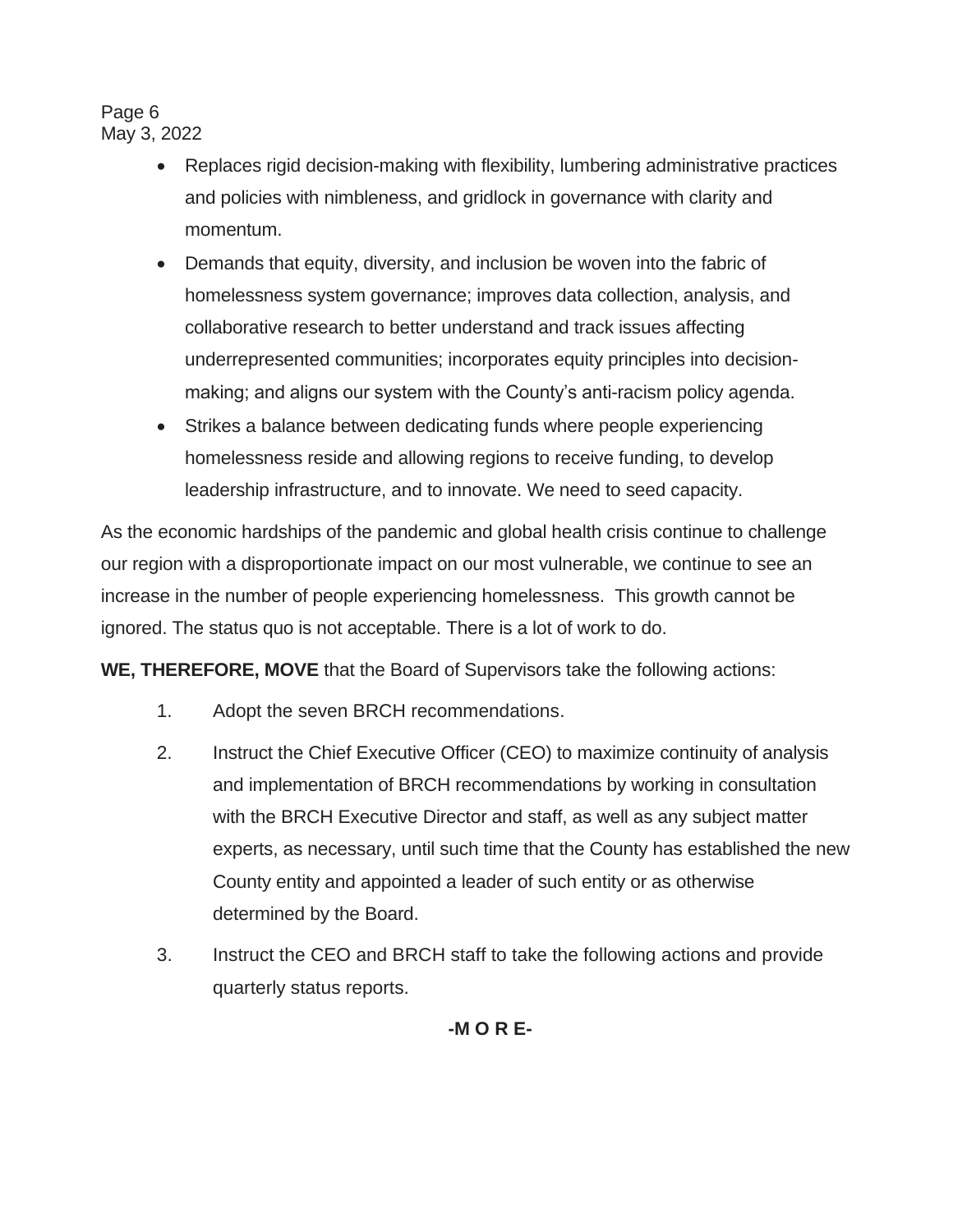## **BRCH Recommendation No. 1: Create a County Entity and Identify a County Leader**

- Coordinate with County Counsel, Auditor-Controller, Internal Services Department, and others as necessary to analyze and provide a recommendation for the form and structure of the county entity for homelessness matters within the County. Such analysis shall consider, but not be limited to, funding impacts, staffing needs, organizational plan, the duties, and functions for such an entity, and any necessary changes in law to effectuate the establishment of this County entity. The report should clearly outline how to provide the entity sufficient authority to oversee homelessness funding and strategies beyond Measure H. It should also delineate the relationship between the County entity and other entities that administer homeless funding, including County Departments, Continua of Care (including LAHSA), cities, Councils of Government, and the Los Angeles Development Authority (LACDA). The analysis should address how the entity shall focus on prevention, rehousing, housing acquisition, access to medical care, including care for mental health and substance abuse disorders, accountability for timely contracting and payments, urgent access to services (e.g., 24/7 outreach and housing services, including on weekends, from a single-point-of-contact phone number). The analysis should include the possibility of expanding the role of an existing County office or department to execute the functions of this new entity.
- Coordinate the following:
	- $\circ$  Convene work groups consisting of various departments, service providers, and other stakeholders to meet at least quarterly.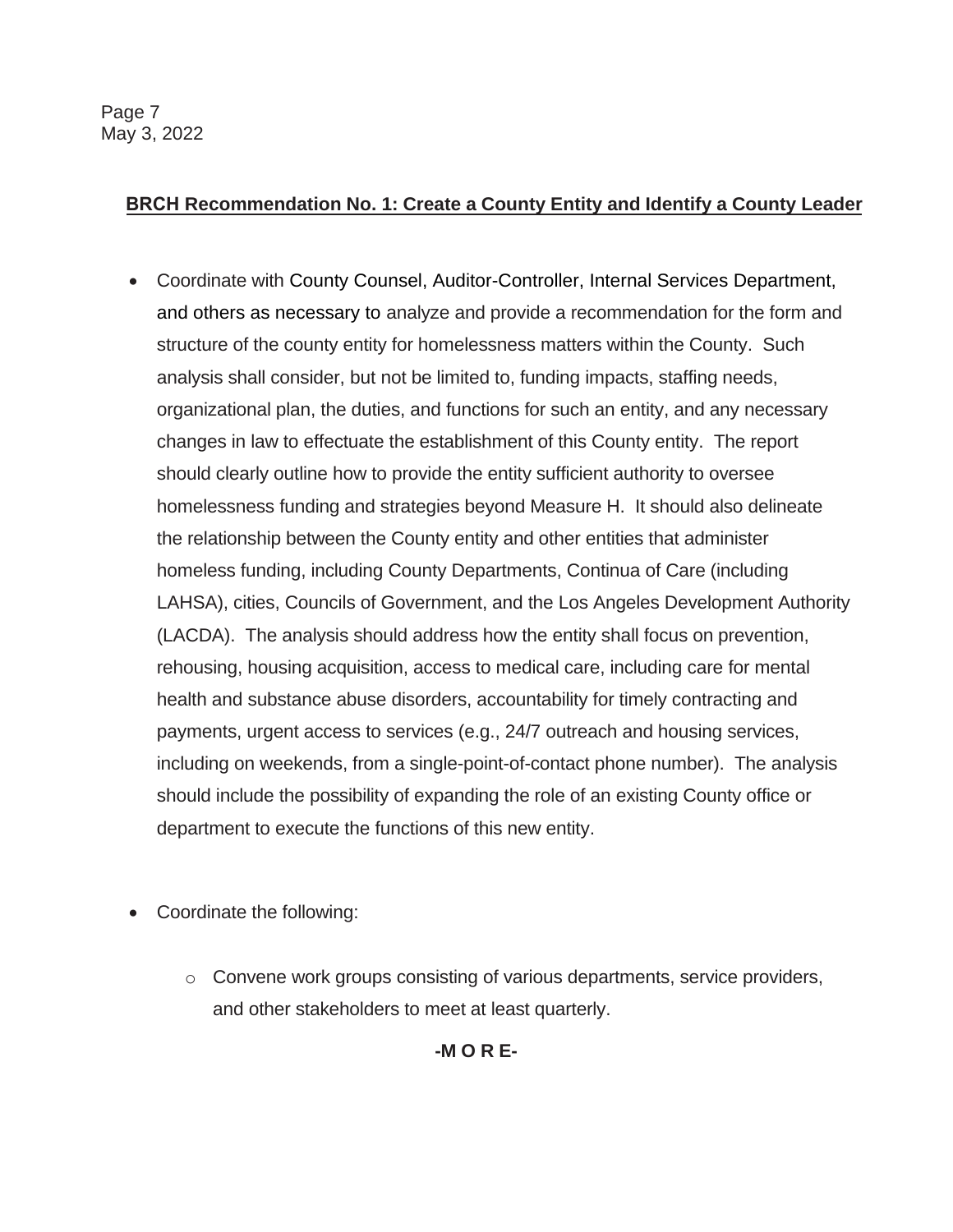Page 8 May 3, 2022

- $\circ$  Convene regional committees of representatives from unincorporated areas and cities, with boundaries considered by SPA or COG, and an internal governance structure to be determined by each committee, to solicit input with respect to matters relating to homelessness, including but not limited to the allocation or use of Measure H funds for any local solutions, initiatives, or funds.
- $\circ$  Select a neutral, third-party facilitator to work with regional committees to facilitate communications and assist with systems plans and local strategic plans for homelessness.
- $\circ$  Review and implement the strategies that are currently in development to integrate the faith-based community into the County's overall response to homelessness.

## **BRCH Recommendation No. 2: Measure H / Local Solutions**

- o Establish the local solutions fund and identify ongoing multiyear funds earmarked for local solutions for jurisdictions that will make a commitment to provide in-kind or matching contributions for the development of service programs, housing or to share data.
- o Implement the local solutions fund program. This process should include an assessment of the existing funds that fund local solutions for homelessness to effectively incorporate those programs into the new local solutions fund.
- $\circ$  Develop a method for tracking the expenditure of Measure H funds and other County homelessness dollars by County departments, LAHSA, and LACDA on a city-by-city basis.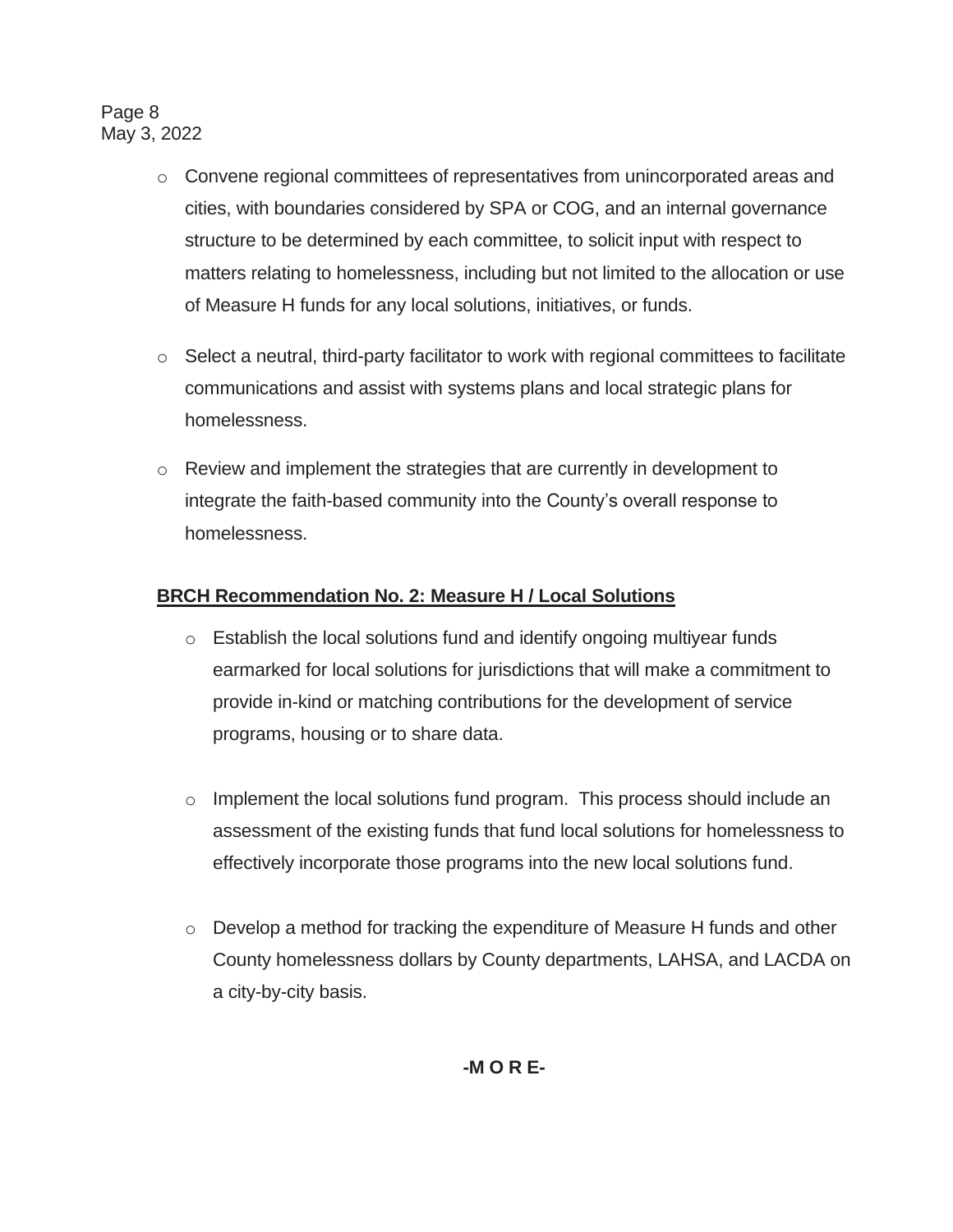Page 9 May 3, 2022

> o Review and revise the existing goals and metrics that determine the success of County funded homeless programs and ensure that County Departments, LAHSA, and LACDA programmatic oversight aligns with those goals.

## **BRCH Recommendation No. 3: Streamline LAHSA**

- $\circ$  Report on the feasibility of transitioning certain Measure H strategies, including outreach, from LAHSA to the County entity without service interruption. The report should include all implications of directing outreach services under the county entity as well any potential impact on service delivery to people experiencing homelessness, cost implications for the County, and impact on LAHSA employees.
- o Consider appointing relevant County department heads, County Entity Director or Homeless Initiative Director, individuals with lived experience, COG members or representatives from the 87 cities to the County's five seats on the LAHSA Commission.

# **BRCH Recommendation No. 4: Continuum of Care Governance (Modify CoC Leadership)**

o Working with County Counsel, report back on the options to consolidate the LAHSA Commission, Continuum of Care Board, and CES Policy Council into a single body, including analysis of the appropriate size and composition, and the legal implications relating thereto.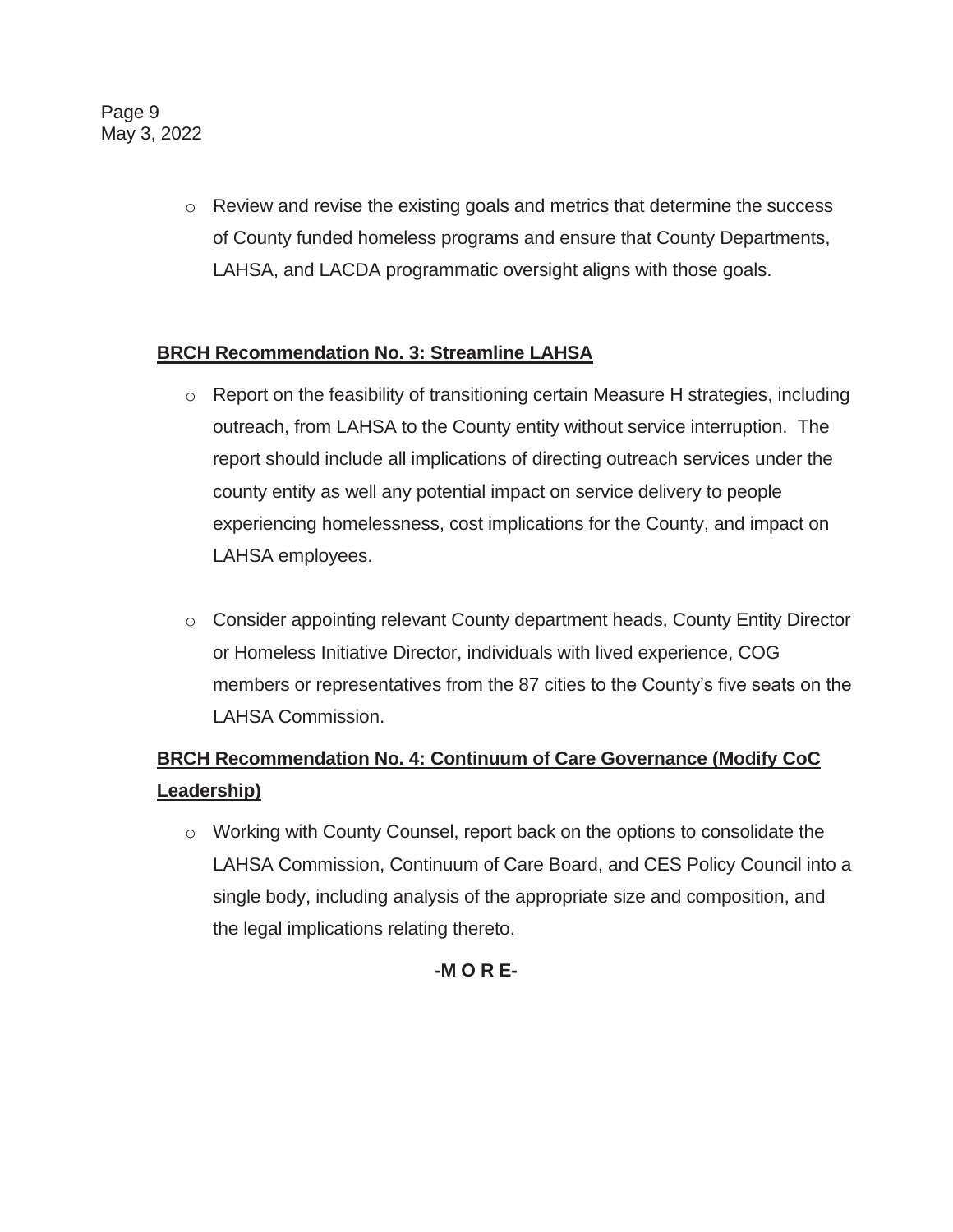## **BRCH Recommendation No. 5: Improve LAHSA's Operations**

- o Develop written policies defining the respective decision-making responsibilities of the LAHSA Commission, the Executive Director, and the various governance boards that sit within LAHSA, and submit those policies for review and approval by the LAHSA Commission within 90 days.
- o Report back on the feasibility of establishing an Operations Team to be embedded in LAHSA to focus on improvements in contracting, procurement, payment systems, technical assistance, improving communications, weekend work, and to ensure LAHSA's executive team has the depth, resources, and support to operate an organization of the size and complexity of LAHSA.

### **BRCH Recommendation No. 6: Data and Metrics**

- o Develop policies and tools such as data agreements to govern (i) HMIS access between LAHSA, cities, and the County, and (ii) data input, sharing, access, and reporting of data relating to homelessness, to the extent compliant with law; and, to the extent applicable, submit those policies for review and approval by the LAHSA Commission within 90 days.
- $\circ$  Analyze data system infrastructure improvements as well as financial investments that are necessary to better facilitate data input, sharing, access, and reporting of data.
- o Provide centralized information technology and data governance to the extent necessary to observe whether County clients are experiencing homelessness and whether County clients are enrolled in homelessness services across all County data systems and information technology (centralized IT and data governance includes setting data collection standards, developing and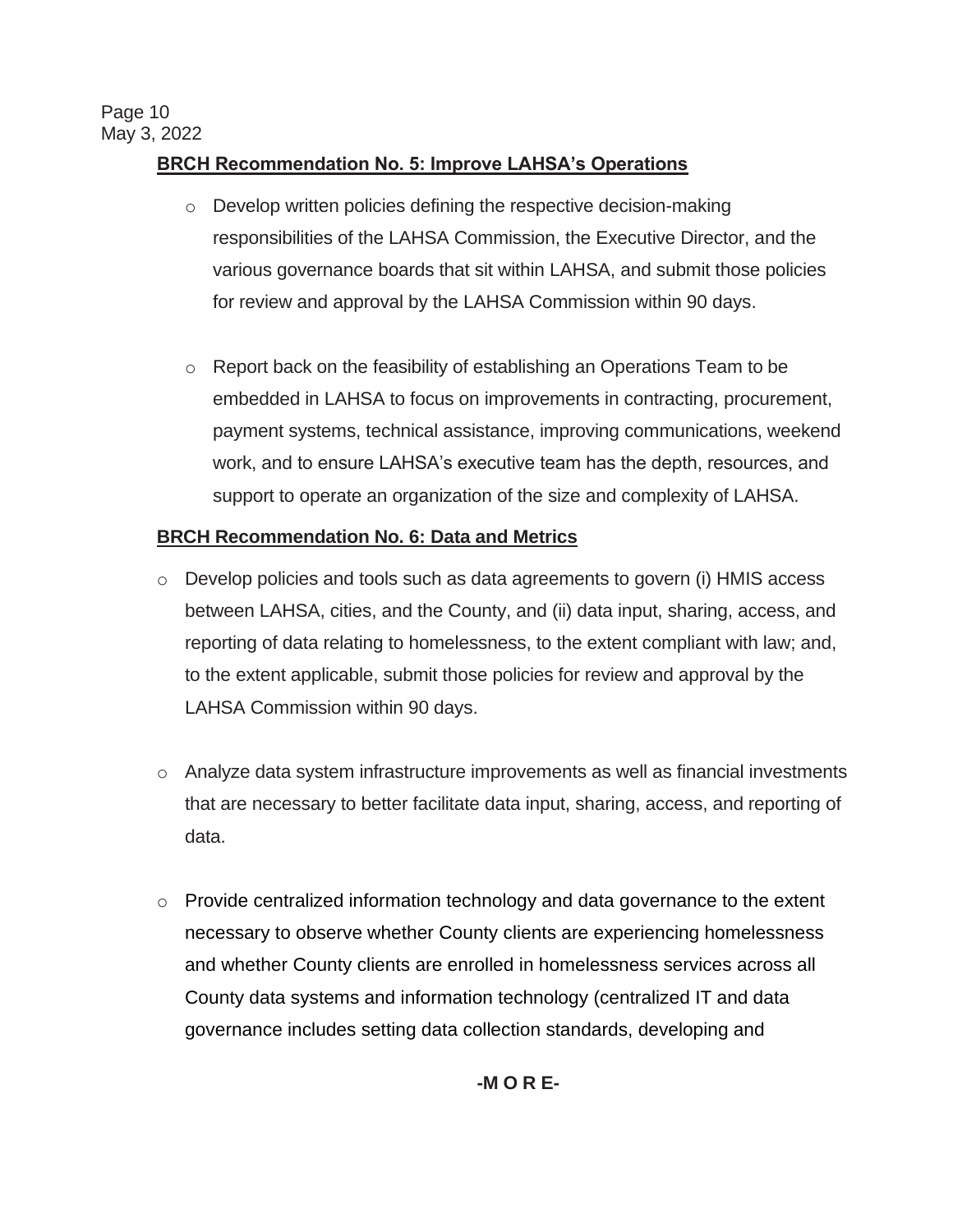producing system-level performance measures, developing operationally useful data integrations, and aligning County IT procurement and management to support data collection standards and performance measures).

- o Review and revise existing metrics of success and tools for accountability for homeless service programs within the County, including an outline for getting system-wide buy in on those metrics of success and tools for accountability.
- $\circ$  Until a county entity is established, annually report on outcomes associated with programs supported by funds earmarked for homeless programs and align the allocation of such funds with programs that are successful.

### **BRCH Recommendation No. 7: Executive-Level Action Team**

o Encourage philanthropy to convene a small, no more than 10-person group of executive-level leaders representing Los Angeles County, its 88 cities, the State, and other relevant stakeholders. We further encourage, within 30 days this "centering forum" of leadership, that it discuss setting interim goals requiring urgency to expedite homeless solutions for consideration and review by the BOS as well as establishing a unified ask to the state of California for help in expediting these solutions.

## **WE, FURTHER, MOVE that the Board of Supervisors direct the:**

1. Department of Human Resources and subject matter experts to provide the Board with options and strategies for recruiting the most qualified candidate to serve as the County leader of the county entity; and